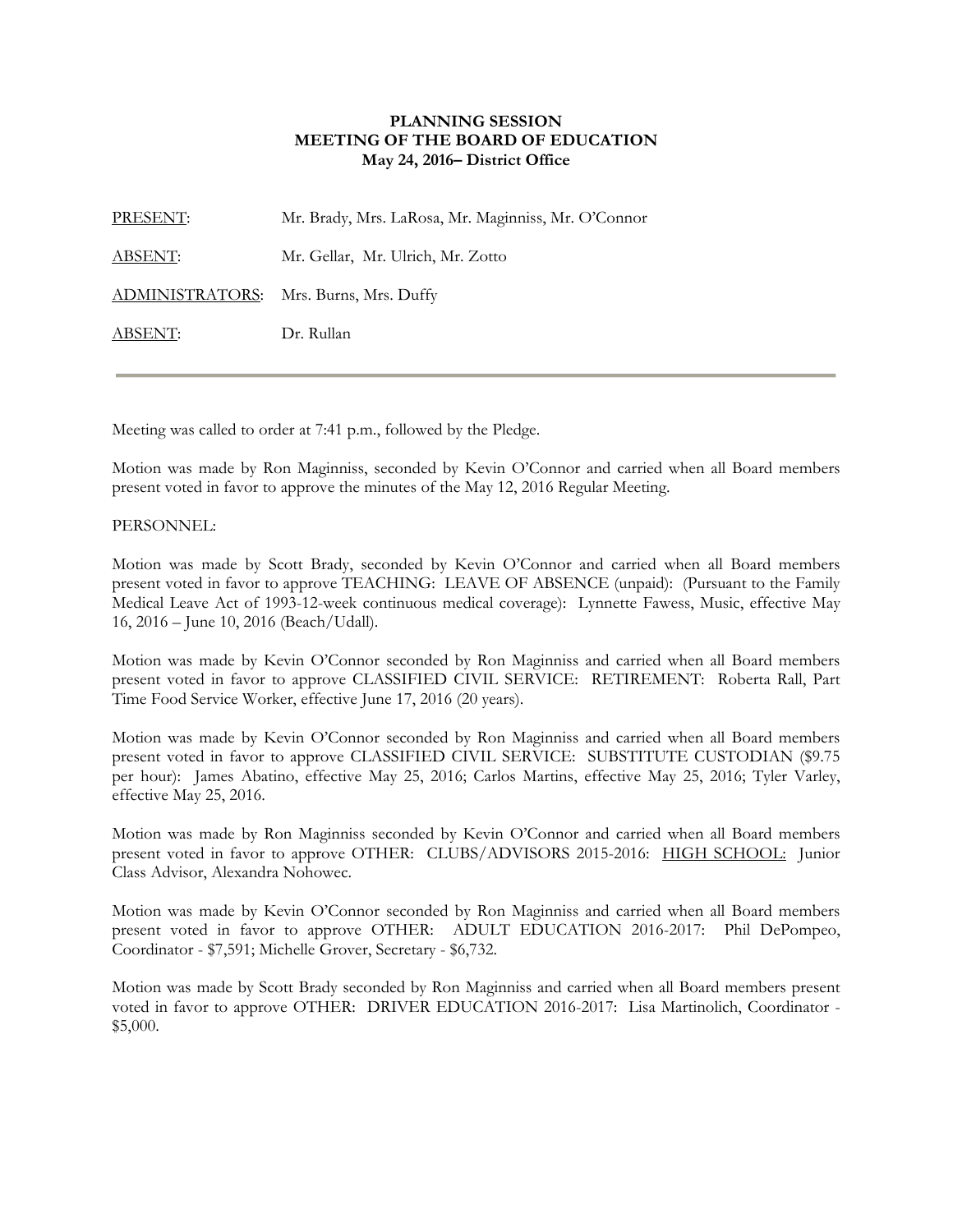Motion was made by Kevin O'Connor seconded by Ron Maginniss and carried when all Board members present voted in favor to approve OTHER: DRIVER EDUCATION SUMMER 2016: Lori Pastore, Secretary - \$1,224 (prorated).

Motion was made by Scott Brady seconded by Ron Maginniss and carried when all Board members present voted in favor to approve OTHER: ENRICHMENT 2016-2017: John Ruggiero, Coordinator - \$5,162.

Motion was made by Kevin O'Connor seconded by Ron Maginniss and carried when all Board members present voted in favor to approve OTHER: ENRICHMENT SECRETARY SUMMER 2016: Lori Pastore, Secretary - \$1,224 (prorated).

Motion was made by Ron Maginniss seconded by Kevin O'Connor and carried when all Board members present voted in favor to approve OTHER: ENRICHMENT INSTRUCTORS SPRING 2016 (\$275 per session): Lorrie Clifford (Hand Sewing & Babysitting); Jennifer Colonna (Creation Station Art Workshop I and II); Justin DeMaio (Parlo Italiano, Scabbleopoly); Edwin Ermanovics (Super Delta Dart & Dragster Design); Tami Lombardi (Cooking Around the World); Jolene Meade (Up Cycle Craft Class); Suzanne Shalfi (Introduction to Theater).

Motion was made by Ron Maginniss seconded by Kevin O'Connor and carried when all Board members present voted in favor to approve OTHER: HOMEBOUND INSTRUCTOR (\$30 per hour): Brittny Pannizzo, effective May 25, 2016.

Motion was made by Scott Brady seconded by Kevin O'Connor and carried when all Board members present voted in favor to approve OTHER: PSAT/SAT 2016-2017: Dennis Adams, Coordinator - \$5,000.

Motion was made by Ron Maginniss seconded by Kevin O'Connor and carried when all Board members present voted in favor to approve OTHER: SUBSTITUTE TEACHER (\$115 per diem): Kathleen Chinkel, effective September 1, 2016.

Motion was made by Kevin O'Connor seconded by Ron Maginniss and carried when all Board members present voted in favor to approve OTHER: SUBSTITUTE TEACHING ASSISTANT (\$85 per diem): Deborah Saporta, effective May 25, 2016.

Motion was made by Ron Maginniss seconded by Scott Brady and carried when all Board members present voted in favor to approve WITA Lease Agreement.

Motion was made by Scott Brady seconded by Kevin O'Connor and carried when all Board members present voted in favor to approve School Construction Consultants, Inc., Agreement for Constructional Management Services.

Motion was made by Kevin O'Connor seconded by Ron Maginniss and carried when all Board members present voted in favor to approve Donation: West Islip Lacrosse Booster Club/signage valued at \$1,800 – WIUFSD.